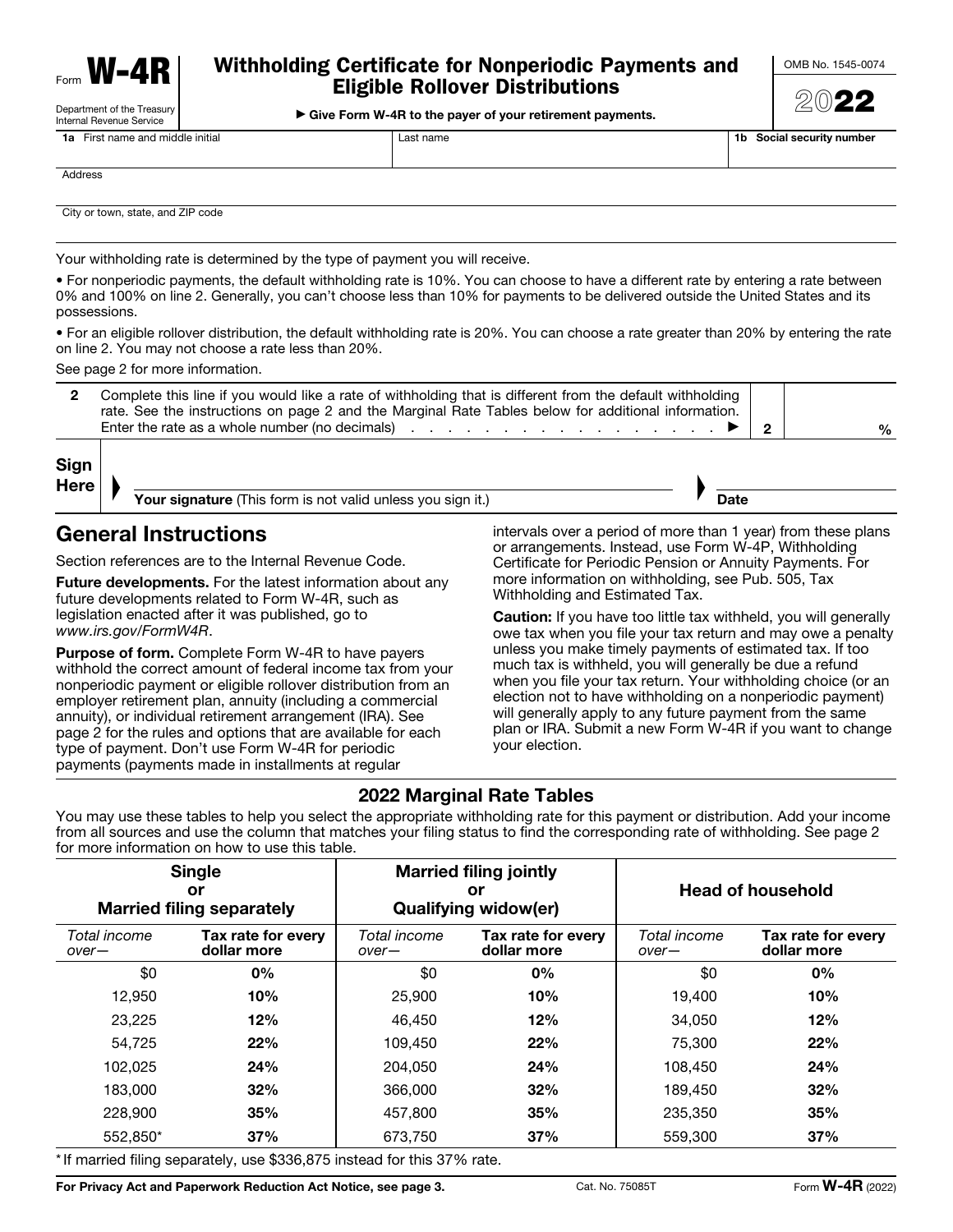## General Instructions *(continued)*

Nonperiodic payments—10% withholding. Your payer must withhold at a default 10% rate from the taxable amount of nonperiodic payments unless you enter a different rate on line 2. Distributions from an IRA that are payable on demand are treated as nonperiodic payments. Note that the default rate of withholding may not be appropriate for your tax situation. You may choose to have no federal income tax withheld by entering "-0-" on line 2. See the specific instructions below for more information. Generally, you are not permitted to elect to have federal income tax withheld at a rate of less than 10% (including "-0-") on any payments to be delivered outside the United States and its possessions.

*Note:* If you don't give Form W-4R to your payer, you don't provide an SSN, or the IRS notifies the payer that you gave an incorrect SSN, then the payer must withhold 10% of the payment for federal income tax and can't honor requests to have a lower (or no) amount withheld. Generally, for payments that began before 2022, your current withholding election (or your default rate) remains in effect unless you submit a Form W-4R.

#### Eligible rollover distributions—20% withholding.

Distributions you receive from qualified retirement plans (for example, 401(k) plans and section 457(b) plans maintained by a governmental employer) or tax-sheltered annuities that are eligible to be rolled over to an IRA or qualified plan are subject to a 20% default rate of withholding on the taxable amount of the distribution. You can't choose withholding at a rate of less than 20% (including "-0-"). Note that the default rate of withholding may be too low for your tax situation. You may choose to enter a rate higher than 20% on line 2. Don't give Form W-4R to your payer unless you want more than 20% withheld.

Note that the following payments are not eligible rollover distributions: (a) qualifying "hardship" distributions, and (b) distributions required by federal law, such as required minimum distributions. See Pub. 505 for details. See also *Nonperiodic payments—10% withholding* above.

Payments to nonresident aliens and foreign estates. Do not use Form W-4R. See Pub. 515, Withholding of Tax on Nonresident Aliens and Foreign Entities, and Pub. 519, U.S. Tax Guide for Aliens, for more information.

Tax relief for victims of terrorist attacks. If your disability payments for injuries incurred as a direct result of a terrorist attack are not taxable, enter "-0-" on line 2. See Pub. 3920, Tax Relief for Victims of Terrorist Attacks, for more details.

# Specific Instructions

### Line 1b

For an estate, enter the estate's employer identification number (EIN) in the area reserved for "Social security number."

### Line 2

More withholding. If you want more than the default rate withheld from your payment, you may enter a higher rate on line 2.

Less withholding (nonperiodic payments only). If permitted, you may enter a lower rate on line 2 (including "-0-") if you want less than the 10% default rate withheld from your payment. If you have already paid, or plan to pay, your tax on this payment through other withholding or estimated tax payments, you may want to enter "-0-".

Suggestion for determining withholding. Consider using the Marginal Rate Tables on page 1 to help you select the appropriate withholding rate for this payment or distribution. The tables are most accurate if the appropriate amount of tax on all other sources of income, deductions, and credits has been paid through other withholding or estimated tax payments. If the appropriate amount of tax on those sources of income has not been paid through other withholding or estimated tax payments, you can pay that tax through withholding on this payment by entering a rate that is greater than the rate in the Marginal Rate Tables.

The marginal tax rate is the rate of tax on each additional dollar of income you receive above a particular amount of income. You can use the table for your filing status as a guide to find a rate of withholding for amounts above the total income level in the table.

To determine the appropriate rate of withholding from the table, do the following. Step 1: Find the rate that corresponds with your total income not including the payment. Step 2: Add your total income and the taxable amount of the payment and find the corresponding rate.

If these two rates are the same, enter that rate on line 2. (See *Example 1* below.)

If the two rates differ, multiply (a) the amount in the lower rate bracket by the rate for that bracket, and (b) the amount in the higher rate bracket by the rate for that bracket. Add these two numbers; this is the expected tax for this payment. To get the rate to have withheld, divide this amount by the taxable amount of the payment. Round up to the next whole number and enter that rate on line 2. (See *Example 2* below.)

If you prefer a simpler approach (but one that may lead to overwithholding), find the rate that corresponds to your total income including the payment and enter that rate on line 2.

Examples. Assume the following facts for *Examples 1* and *2*. Your filing status is single. You expect the taxable amount of your payment to be \$20,000. Appropriate amounts have been withheld for all other sources of income and any deductions or credits.

**Example 1.** You expect your total income to be \$60,000 without the payment. Step 1: Because your total income without the payment, \$60,000, is greater than \$54,725 but less than \$102,025, the corresponding rate is 22%. Step 2: Because your total income with the payment, \$80,000, is greater than \$54,725 but less than \$102,025, the corresponding rate is 22%. Because these two rates are the same, enter "22" on line 2.

**Example 2.** You expect your total income to be \$42,500 without the payment. Step 1: Because your total income without the payment, \$42,500, is greater than \$23,225 but less than \$54,725, the corresponding rate is 12%. Step 2: Because your total income with the payment, \$62,500, is greater than \$54,725 but less than \$102,025, the corresponding rate is 22%. The two rates differ. \$12,225 of the \$20,000 payment is in the lower bracket (\$54,725 less your total income of \$42,500 without the payment), and \$7,775 is in the higher bracket (\$20,000 less the \$12,225 that is in the lower bracket). Multiply \$12,225 by 12% to get \$1,467. Multiply \$7,775 by 22% to get \$1,710.50. The sum of these two amounts is \$3,177.50. This is the estimated tax on your payment. This amount corresponds to 15.9% of the \$20,000 payment (\$3,177.50 divided by \$20,000). Rounding up to the next whole number, enter "16" on line 2.